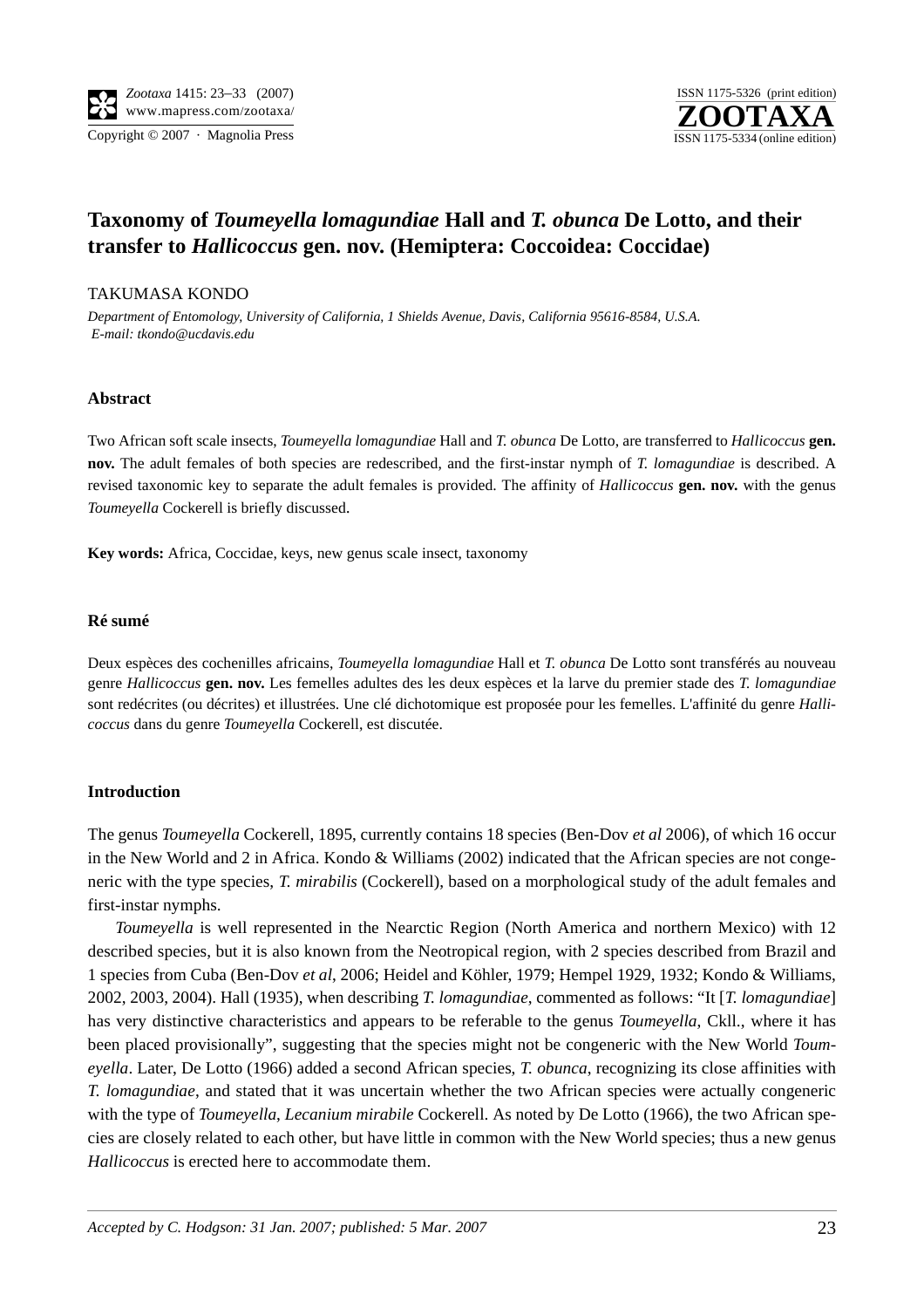#### **Material and methods**

Specimens were slide-mounted using the method discussed by Kosztarab (1996). The terms for morphological features of the adult female follows mostly that of Hodgson (1994), and for the first-instar nymph that of Kondo (2006). Measurements of specimens were made using an ocular micrometer on an Olympus phasecontrast microscope. The illustrations of the coccids follow the conventional style used for the Coccoidea, with the dorsal surface of the body depicted on the left side of the drawing and the ventral surface on the right, and with enlargements of important features arranged around the illustration. The total number of specimens used for each description is given in parentheses, e.g. (n=35). In the material studied, the number of slides and specimens on each slide are recorded as the number of slides followed by the total number of specimens and their corresponding stages; for example, 1 slide with 1 second-instar female and 1 adult male specimen would be: 1(2: 1 second-instar female + 1 adult male). The stage is not recorded when all specimens are adult females. The two species are here redescribed and illustrated adding previously unreported morphological features, i.e., preopercular pores (in *H. obunca*) and ventral tubular ducts (in *H. lomagundiae*). Although Hodgson (1969) provided morphological features to separate the two species, a key is given here which incorporates the new features given above.

## Depositories

| AUCC - | Auburn University Coccoidea Collection, Alabama, U.S.A.              |
|--------|----------------------------------------------------------------------|
| BMNH   | The Natural History Museum, London, U.K.                             |
| SANC:  | South African National Collection of Insects, Pretoria, South Africa |

#### **Results**

#### **Taxonomy**

The taxonomic position of *Hallicoccus* remains uncertain. It shares many features with the Eulecaniinae, Coccinae and Myzolecaniinae as defined by Hodgson (1994). *Hallicoccus lomagundiae* and *H. obunca* are clearly closely related. In the keys of Hodgson (1994) to subfamilies, tribes and type species of genera of Coccidae, *H. lomagundiae* keys out to the subfamily Coccinae, tribe Coccini, because of the presence of dorsal tubercles. However, *H. obunca* lacks dorsal tubercles and keys out to the subfamily Myzolecaniinae. Besides the reduction of limbs, *Hallicoccus* appears to have little in common with *Myzolecanium kibarae* Beccari, the type species of the Myzolecaniinae. Kondo & Williams (2002) suggested that the Myzolecaniinae is composed of several unrelated lineages, and that the morphology of first-instar nymphs indicates that many genera currently included in the Myzolecaniinae, including *H. lomagundiae* (as *Toumeyella lomagundiae*) are not closely related to the Myzolecanium-group, which group is composed of *Cribrolecanium* Green, *Cryptostima* Ferris, *Halococcus* Takahashi, *Houardia* Marchal and *Myzolecanium* Beccari. *Hallicoccus* shares some features with the Eulecaniinae, particularly to *Ericeroides* Danzig to which it shares the presence of numerous stigmatic spines (although these do not extend onto the dorsal submargin as in *Hallicoccus*) and a discal seta on each anal plate. It also shares many features with *Saissetia coffeae* (Walker) [Coccinae: Saissetiini], the type species of the genus *Saissetia*, particularly a characteristic H-shape ridge on the dorsum, dorsal submarginal tubercles (absent in *H. obunca*), and a discal seta on each anal plate.

Further studies using other growth stages, adult males, and molecular data should elucidate the phylogenetic relationships of *Hallicoccus* in the future.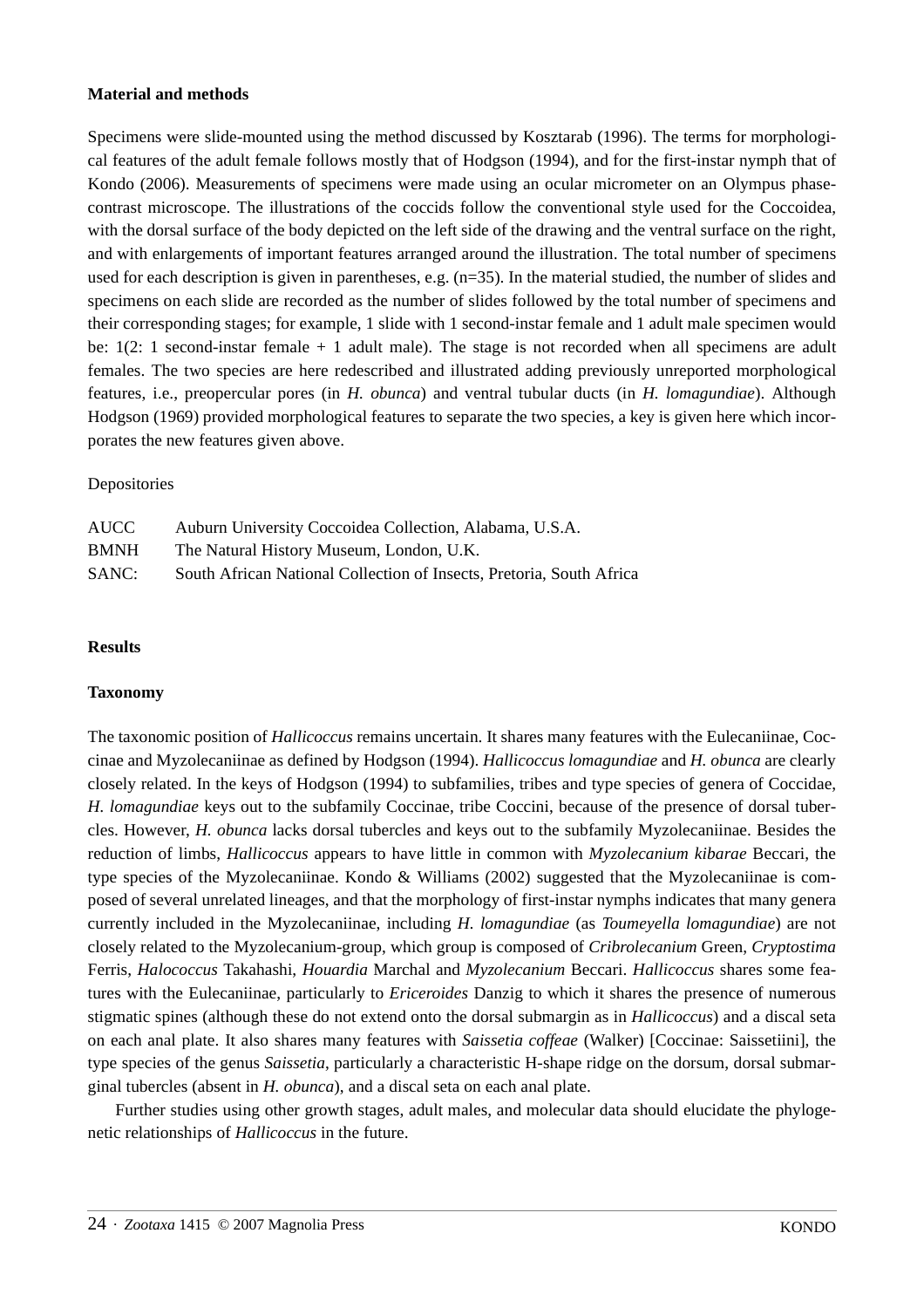#### *Hallicoccus* **Kondo, new genus**

Type species: *Toumeyella lomagundiae* Hall, 1935, by present designation.

Generic diagnosis.

Adult female.

**Unmounted material.** Body of adult female convex. Living insects with an H-shaped ridge on dorsum somewhat similar to that found on many members of the genus *Saissetia* Déplanche.

#### **Slide-mounted material.**

*Dorsum*: derm with well-developed areolations. Anal plates each with 4 apical setae. A narrow sclerotized crescent around anal plates present. Anal ring with 6 or 8 setae. Submarginal dorsal tubercles and preopercular pores present or absent. Dorsal setae sharply spinose, stout, with straight and pointed tips. Dorsal microducts heavily sclerotized, with a single central opening. Dorsal simple pores present, small. Eyespots not detected.

*Margin*: Marginal setae similar to dorsal setae. Stigmatic spines present submarginally on dorsum, totalling 3–16 in each group; each stigmatic area with usually more than 6 spines of various sizes.

*Venter*: Antennae small, 5 or 6 segmented. Mouthparts typical of the family; labium 1 segmented, with 8 labial setae. Legs greatly reduced, with all segments fused into one segment plus claw, or reduced to a minute sclerotized plate with a few associated setae. Spiracles relatively small. Ventral tubular ducts present on area between anterior and posterior spiracles. Ventral setae all slender or slender medially and sharply spinose submarginally and submedially; prevulvar setae similar to other ventral setae or only slightly longer. Spiracular disc-pores with 5–12 loculi, mostly with 5 loculi. Pregenital disc-pores each with 6–12 (mostly 10) loculi, present around vulva and extending medially on all median areas of abdomen and thorax. Ventral microducts scattered evenly on venter or most abundant submarginally and around mouthparts.

Etymology. The new genus *Hallicoccus* is named after the late Dr. Wilfrid John Hall (who collected and described the type species *Toumeyella lomagundiae*), and comprises the surname plus "*coccus*", the latinized version of the Greek word "kokkos", meaning a small grain or seed, an ending commonly used to describe scale insects.

#### **Key to species of** *Hallicoccus* **gen. nov. based on adult females**

1. Submarginal dorsal tubercles present; preopercular pores absent; most stigmatic spines bulbous............... *............................................................................................... Hallicoccus lomagundiae* (Hall), **comb. nov.** – Submarginal dorsal tubercles absent; small preopercular pores present; all stigmatic spines sharply spinose *.......................................................................................... Hallicoccus obunca* (De Lotto), **comb. nov.**

#### *Hallicoccus lomagundiae* **(Hall), comb. nov.**

(Fig. 1 & 2)

*Toumeyella lomagundiae* Hall, 1935: 81; De Lotto 1966: 149; Hodgson 1969: 36; Ben-Dov 1993: 330.

#### Material studied.

**Holotype.** ZIMBABWE, 1 (1): Sinoia, coll., 15.xii.1927, ex *Bauhinia macrantha*, (det. date: 11.vii.1934), det. W.J. Hall, No. 1770 (BMNH).

**Paratypes.** ZIMBABWE, 1 (2): Same data as Holotype (BMNH); ZIMBABWE, 1 (4): Same data as Holotype, except No. 185 (Note: not labelled as Paratypes but with same data as Holotype) (BMNH); ZIM-BABWE, 28 (28): Same data as Holotype, except AL-141-98 (mounted from BMNH dry Type material) (BMNH).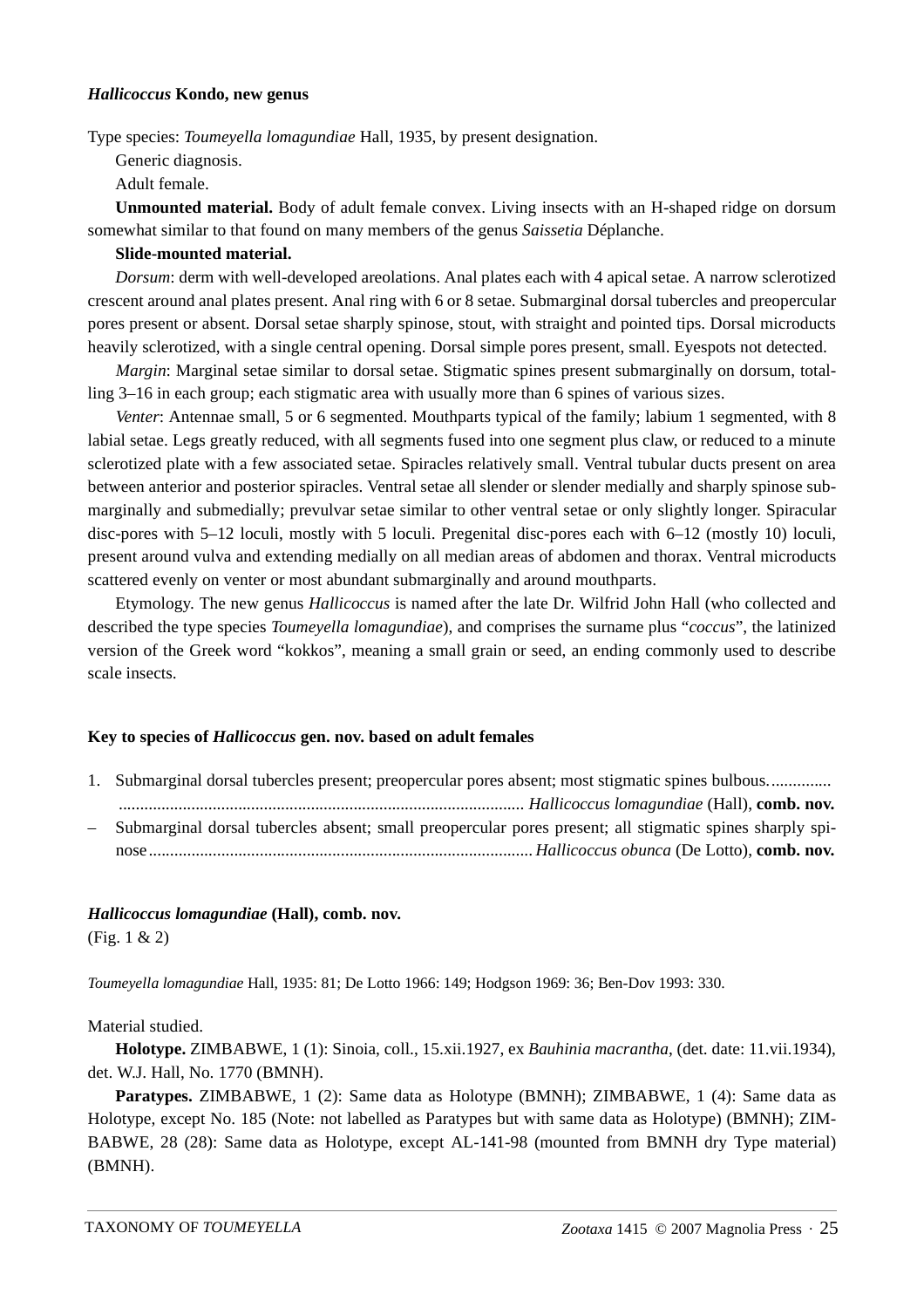

**FIGURE 1.** *Hallicoccus lomagundiae* (Hall), adult female. A, derm areolation; B, submarginal dorsal tubercle; C, stigmatic setae; D, dorsal microduct; E, simple pore; F, dorsal and marginal seta; G, anal plate; H, pregenital disc-pores; I, spinose ventral submarginal seta; J, slender ventral submedial seta; K, anal ring (right half); L, reduced metathoracic legs; M, ventral microduct; N, top and side view of ventral tubular duct; O, spiracular disc-pores; P, antenna.

**Non-type material.** MALAWI, 1 (1): Chitedzi Exp. Station, 1.vii.1966, ex *Piliostigma thouningii*, coll. C.J. Hodgson, BM 1967-558 (528), det. C.J. Hodgson (BMNH).

# **Description. Adult female** (Fig. 1)

*Unmounted material*. "Old adult female very highly convex, the height being approximately the same as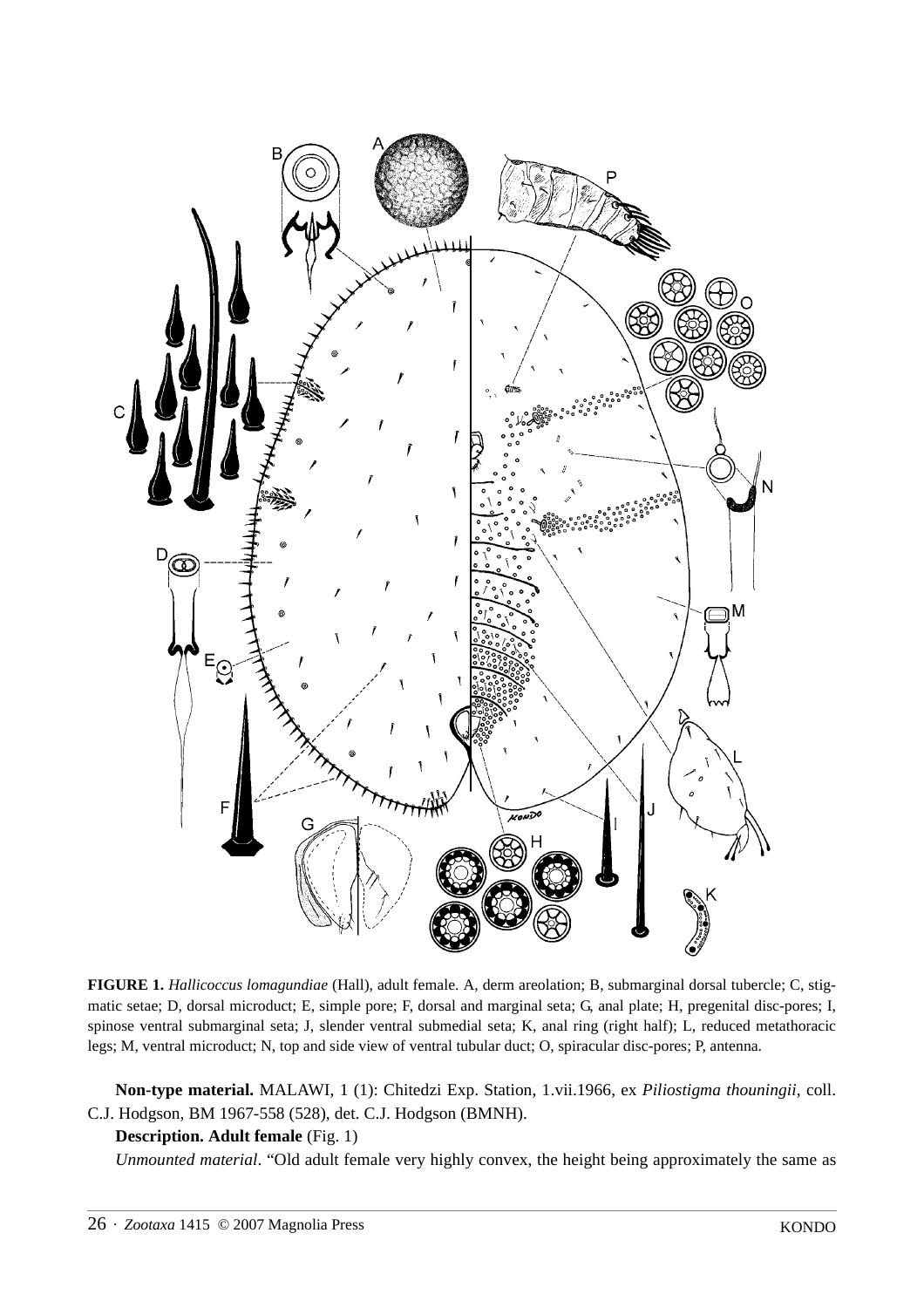the diameter. The sides are roughly vertical with the top more or less evenly rounded but surmounted at the apex by a minute protuberance. The margin is outwardly turned so as to give a small flattened base. On either side of the dorsum is a large and usually conspicuous dent, as though the insect has been pinched between the finger and thumb. In cross-section the adult female is either irregularly broadly oval or circular. In some specimens the dorsum exhibits vertical ridges making it six or seven sided. The colour is a dull brown, darker brown generally in the vicinity of the ridges. The surface of the dorsum is not smooth but has little irregularly shaped flattish protuberances at wide intervals. Very young specimens have a distinct dorsal keel and the margin is set with crystalline outgrowths which are more or less regular and tend to be conical in shape. Similar conical outgrowths occur submarginally and are directed outwards towards the margin. In somewhat older specimens three spurs run down to the margin from the dorsal keel on either side, the conical marginal processes are present and similar crystalline masses occur at intervals over the dorsum giving a somewhat glassy appearance. Diameter of adult female, 5.5–7.5 mm; height, 5–7.5 mm." (Hall, 1935).

*Mounted material*. Body outline subcircular or elongate oval; body 2.7–6.4 mm long, 2.3–5.0 mm wide  $(n=35)$ .

*Dorsum*. Derm of young adult females only slightly sclerotized; derm areolations well developed. Anal plates located about 1/5 of body length from body apex. Each plate 156–199 µm long, 81–97 µm wide, anterolateral margin 102–113 µm long, posterolateral margin 156–194 µm long; with 4 dorsal apical setae: 2 short setae on inner margin, 1 large subapical seta close to outer margin, and 1 short apical seta displaced towards outer margin, often broken off, but setal sockets clearly present; plus 2 ventral anterior margin and 1 shorter lateral margin seta. Anal ring with 8 setae and 2 rows of translucent pores. Submarginal dorsal tubercles present, each about 24 µm in diameter, totalling 6–18 around body. Preopercular pores absent. Setae scattered over dorsum, each 13–17 µm long. Dorsal microducts elongate oval, each about 5 µm wide, scattered throughout dorsum. Simple pores each about 2 µm in diameter, scattered evenly over dorsum.

*Margin*. Marginal setae more or less in two rows, each 11–28  $\mu$ m long, longest on anal lobes, with about 12–16 setae between groups of anterior and posterior stigmatic setae. Stigmatic spines of two shapes, totalling 11–16 in each group, located on dorsal submargin, longest sharply spinose, slender, 77–98 µm long; others spinose with greatly swollen bases, each shorter, 13–43  $\mu$ m long.

*Venter*. Derm membranous. Antennae reduced, 6 or 7 segmented, each 76–108  $\mu$ m long. Clypeolabral shield 162–205 µm wide. Legs greatly reduced, with all segments fused but with a claw; prothoracic legs shortest; metathoracic legs longest; total length of each leg,  $32-76 \mu m$  long. Tarsal digitules on each prothoracic leg dissimilar, one knobbed and the other spiniform; tarsal digitules on each meso- and metathoracic leg similar, knobbed. Claws simple, with no denticle; each claw with a pair of slender, knobbed digitules. Spiracles relatively small, anterior spiracles usually smaller than posterior spiracles, each anterior peritreme 92– 113 µm wide, posterior peritreme 92–124 µm wide. Ventral tubular ducts scarce, present in a narrow band between anterior and posterior spiracles. Ventral setae of two types, those on mid areas of abdomen and thorax slender and long, each 13–17 µm long; rest of setae with broader bases, shorter, each 10–12 µm long. With 2– 4 pairs of interantennal setae present. Spiracular disc-pores with 4–12 loculi, mostly with 5 loculi, each 2–5 µm in diameter; spiracular pore bands each 2–5 pores wide. Pregenital disc-pores numerous, each 4–6 µm in diameter, each with 6–12 (mostly 10) loculi, present medially on all abdominal segments, extending anteriorly onto both sides of mouthparts, and reaching area around prothoracic legs; often with 1 or 2 multilocular discpores on area between antennae. Microducts each about 4 µm wide, abundant around body margin and labium, less frequent elsewhere on venter.

**Diagnostic features.** The adult female of *Hallicoccus lomagundiae* (Hall) can be easily separated from *Hallicoccus obunca* (De Lotto) by the following combination of character states (character states of *H. obunca* in brackets): (i) absence of preopercular pores (present), (ii) presence of submarginal dorsal tubercles (absent), (iii) legs with all segments fused, but with a distinct claw (legs vestigial, composed of a small sclerotized plate plus 2 or 3 associated setae), and (iv) presence of bulbous stigmatic spines (stigmatic spines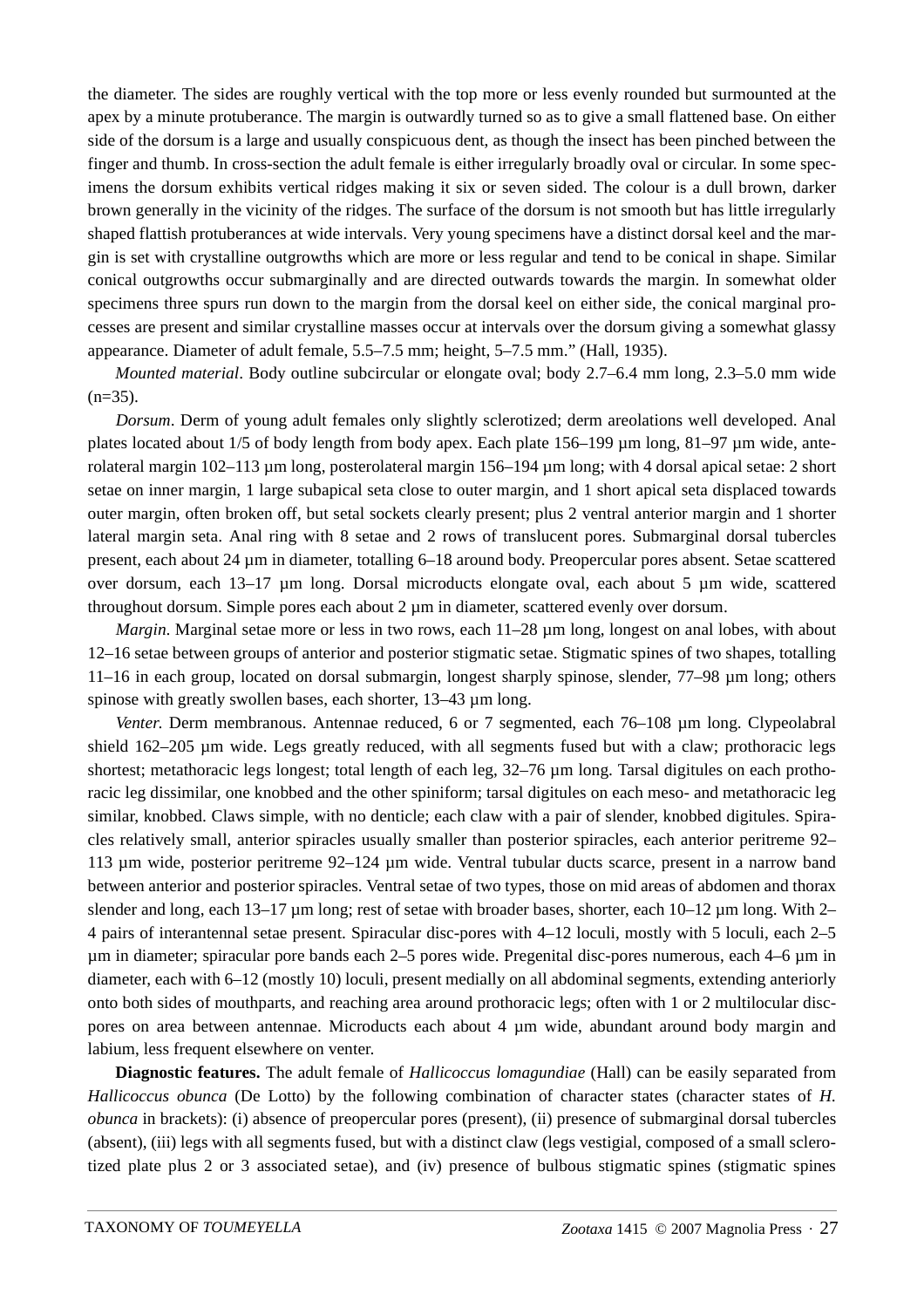sharply spinose).

**Remarks.** The present description of *H. lomagundiae* differs from previous descriptions by Hall (1935) and Hodgson (1969) in the following points (character states of present description in parenthesis): (i) dorsal setae most abundant near the anal plates (dorsal setae not particularly abundant around anal plates), (ii) antennae 7 segmented (6 or 7 segmented), and (iii) ventral tubular ducts absent (present in a narrow band between anterior and posterior spiracles).



**FIGURE 2.** *Hallicoccus lomagundiae* (Hall), first-instar nymph. A, trilocular pore; B, marginal setae; C, dorsal seta; D, stigmatic spines; E, dorsal microduct; F, simple pore; G, ventral submarginal seta; H, anal ring (right half); I, spiracular disc-pores; J, ventral microduct; K, ventral submarginal cephalic seta.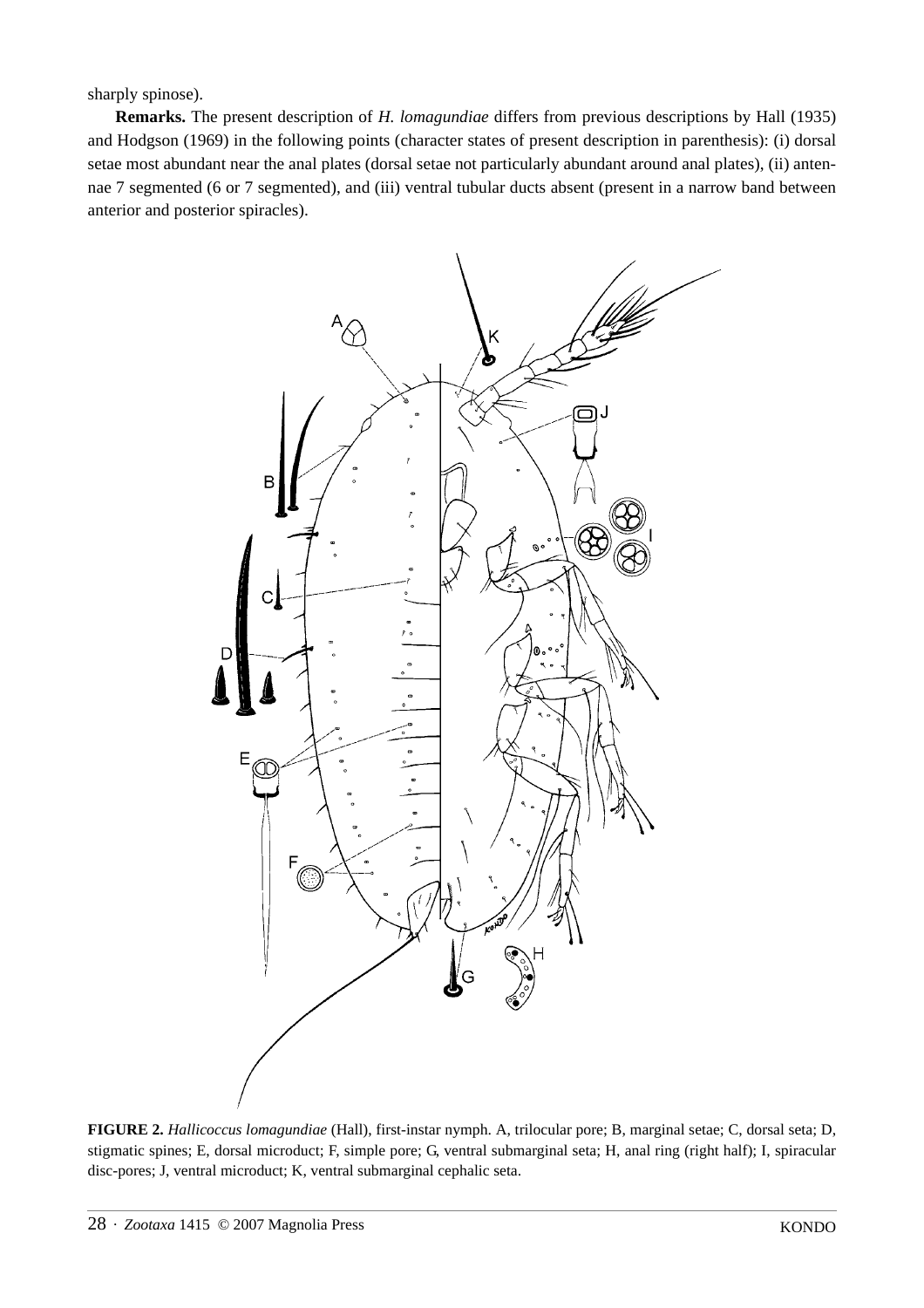According to Hall (1935), *Hallicoccus lomagundiae* (as *Toumeyella lomagundiae*) was a common species on *Bauhinia* in the Sinoia district (Lomagundi) of Zimbabwe. The second host, *Piliostigma thonningii*, is closely related to *Bauhinia*, a genus in which it was formerly included (Missouri Botanical Garden: "w<sup>3</sup>TROPICOS", 2006).

**Description. First-instar nymph** (Fig. 2) **Material studied.**

**Paratypes.** ZIMBABWE, 6(33): Same data as Holotype (slide-mounted from type dry material) (BMNH); ZIMBABWE, 1(6): Same data as Holotype, except No.185, (BMNH).

*Unmounted material*. External morphology not recorded.

*Mounted material*. Body outline elongate oval; body 464–507 µm long, 226–280 µm wide (n=39).

*Dorsum*. Derm membranous. Anal plates each 47–55 µm long, 21–24 µm wide, with 4 dorsal setae: 1 inner margin seta and 3 apical (including long median apical seta), plus 1 anterior margin seta. Anal ring with 6 setae and an irregular row of pores. Dorsal setae short, each about 3 µm long; in 2 submedian parallel rows of 4 setae on head and thorax. A trilocular pore present on each side of head region near margin. Dorsal microducts each about 3 µm wide, present submarginally and in 2 submedian rows. Simple pores each about 2 µm in diameter, usually closely associated with a microduct. Eyespots present on margin of head.

*Margin*. Marginal setae slender, each 11–15 µm long, totalling about 32 around body, with 8 anteriorly between eyes, plus (on each side) 2 between eye and anterior stigmatic setae, 2 between anterior and posterior stigmatic setae, and 8 between posterior stigmatic setae and body apex on each side. Each stigmatic area with a group of 3 stigmatic spines, each well differentiated from marginal setae; each median spine sharply spinose, 24–28 µm long; lateral spines short, sharply spinose or bulbous, each 5–7 µm long.

*Venter*. Antennae 6 segmented, each 162–178 µm long. Clypeolabral shield 76–86 µm wide. Legs well developed, each trochanter and femur with a very long seta; also with a long seta on each meso- and metathoracic tibia; trochanter + femur of each leg 81–86 µm long, tibia + tarsus 108–113 µm long; anterior tarsal digitules dissimilar, one long and knobbed, the other short and spiniform; meso- and metathoracic tarsal digitules both knobbed and subequal in size; claw digitules all similar and knobbed; claw with a small denticle. Anterior and posterior spiracular peritremes similar in size, each 6–9 µm wide. Submedian abdominal setae in pairs on posterior 3 segments. Submarginal setae arranged in an inner and outer row, each with 7 setae on each side, between posterior stigmatic areas and posterior body apex, plus 1 seta on each side between anterior and posterior stigmatic areas, and 1 pair present anteriorly on head region; other ventral setae present in a submedian line, with 1 seta on each abdominal segment. Spiracular disc-pores each about 3 µm in diameter, with 3– 5 loculi (mostly 3 or 5); present in a line between each spiracle and margin, with 3 pores in each anterior line and 4 in each posterior line. Ventral microducts each about 2  $\mu$ m wide, present submarginally on each segment between inner and outer submarginal setae, except absent from between posterior-most pair; also with 2 microducts on each side between anterior and posterior stigmatic areas, and 2 on each side posterior to antennae.

**Diagnostic features.** The first-instar nymphs of *H. lomagundiae* can be easily diagnosed by the presence of a very long seta on each coxa and femur, with a long seta found also in the meso- and metathoracic tibiae (see remarks for additional comments).

**Distribution of** *H. lomagundiae***:** Afrotropical Region: Zimbabwe, Malawi.

**Host plants.** Fabaceae: *Bauhinia macrantha* Oliv.; *B. variegata* (Ben-Dov, 1993; Hodgson, 1969); *Piliostigma thonningii* (Schumach. & Thonn.) Milne-Redh.

**Remarks.** The extremely long setae observed in the legs of *H. lomagundiae* are unique among the Coccidae in their distribution, being present in each trochanter and femora, and on each tibia of the meso- and metathoracic legs. Williams & Hodges (1997) discussed the taxonomic features of first-instar nymphs of 52 species in 45 genera representative of 8 out of the 10 subfamilies of the Coccidae as recognized by Hodgson (1994). In their study, Williams and Hodges reported similar long setae in the leg segments of first-instar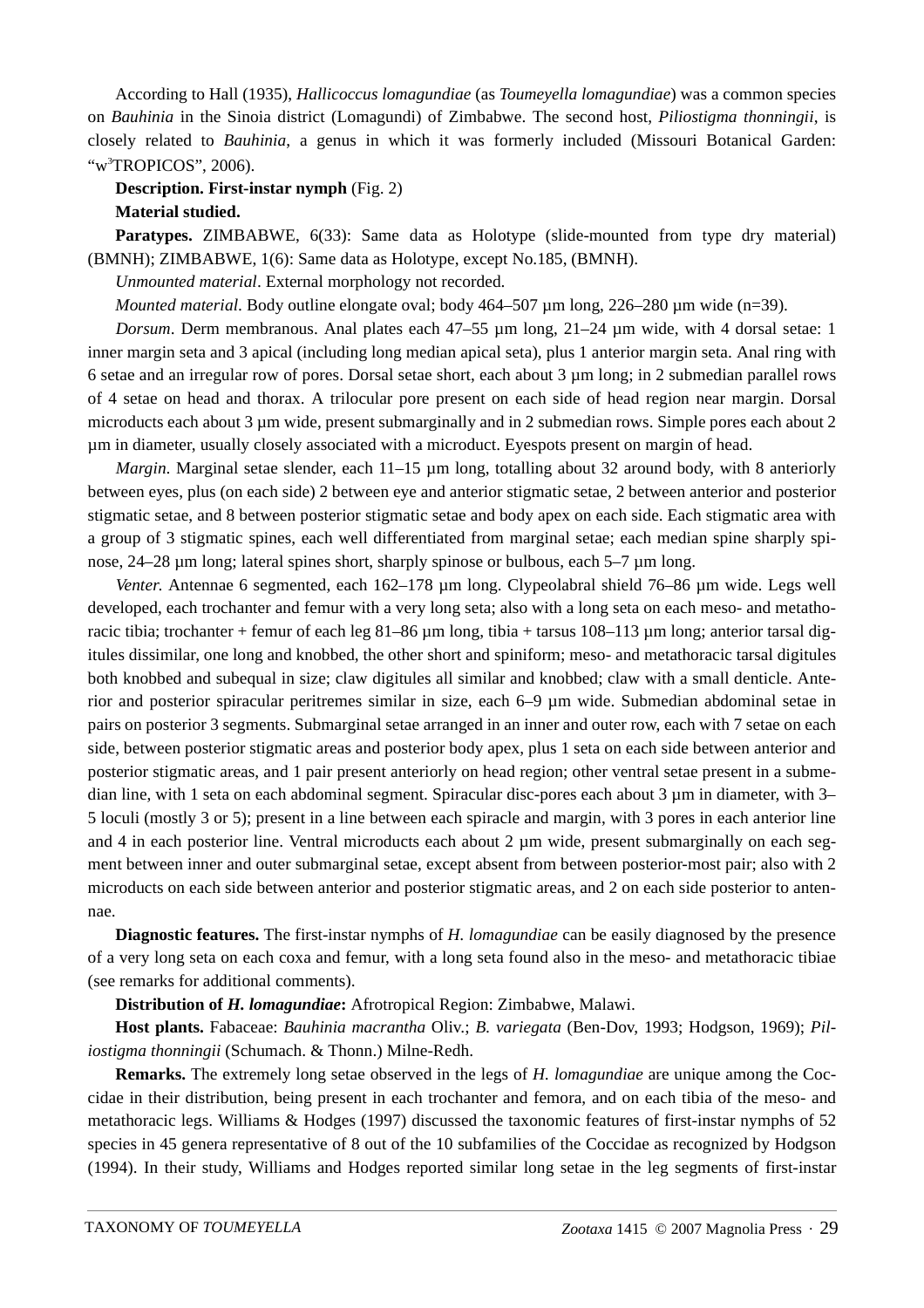nymphs of several coccids, i.e., one long seta on the trochanters of *Coccus hesperidum* L., two long setae on the trochanters of *Eulecanium tiliae* (L.), one long and one short seta on each trochanter of *Ceroplastodes dugesii* (Signoret), and the presence of an extremely long seta on the femur which extends to near the apex of the leg of *Etiennea petasus* Hodgson, *Kilifia americana* Ben-Dov, *Milviscutulus mangiferae* (Green) and *Protopulvinaria pyriformis* Cockerell. However, long setae on the legs of the first-instar nymphs discussed by Williams and Hodges were restricted to one segment on each leg, rather than two or more leg segments as observed on *H. lomagundiae*.

#### *Hallicoccus obunca* **(De Lotto), comb. nov.**

(Fig. 3)

*Toumeyella obunca* De Lotto, 1966: 149; Hodgson 1969: 39; Ben-Dov 1993: 381.

Material studied.

**Holotype.** South Africa, 1 (1): Natal, Richmond, 21.iii.1964, coll. J. Munting, ex *Cnestis natalensis*, H.C. #856 (SANC).

Paratypes. South Africa, 3(3): same data as Holotype, H.C. #856/3, 4 & 7 (BMNH).

# **Description. Adult female** (Fig. 3)

*Unmounted material*. **"**Living adult females at the beginning of the stage moderately convex, with a well developed H-mark on the dorsum; colour evenly brown." (De Lotto, 1966).

*Mounted material*. Body outline elongate oval; body 1.9–2.3 mm long, 1.6–2.0 mm wide (n=3).

*Dorsum*. Derm of young adult females membranous, with well-developed derm areolations. Anal plates located about  $1/5-1/6$  of body length from body apex. Each plate  $117-121$  µm long, 55–57 µm wide; anterolateral margin 64–66 µm long, posterolateral margin 100–102 µm long; each with 4 dorsal setae: 2 short setae on inner margin, 1 long subapical seta and 1 short apical seta; plus 2 ventral anterior margin setae and 1 lateral margin seta. Anal ring with 6 setae and 2 rows of translucent pores. Submarginal dorsal tubercles absent. Preopercular pores each 2–3 µm in diameter, present in a group of 15–40 pores on area anterior to anal plates. Setae robust, scattered over dorsum, each 15–22 µm long. Dorsal microducts heavily sclerotized, each about 4 µm wide, scattered throughout dorsum. Simple pores each about 2 µm in diameter, scattered evenly over dorsum.

*Margin***.** Marginal setae each 12–16 µm long, longest at anal lobes, with 10–15 setae between groups of anterior and posterior stigmatic spines. Stigmatic spines of one type only present on dorsal submargin, each sharply to bluntly spinose, totalling  $3-7$  in each group, longest  $120-150 \mu m$  long, others shorter, each  $15-120$ µm long.

*Venter***.** Derm membranous. Antennae reduced; antennal segments indistinct, probably 3–5 segmented, 98–107 µm long. Clypeolabral shield 164–175 µm wide. Legs vestigial, each composed of a small sclerotized plate plus 2 or 3 associated setae, not easy to detect. Spiracles: anterior pair usually smaller than posterior pair, each anterior and posterior peritreme 36–43 µm wide. Ventral tubular ducts present in a narrow band between anterior and posterior spiracles. Ventral body setae slender, each 7–16 µm long. Interantennal setae numbering about 2 pairs. Spiracular disc-pores each with 5–7 (mostly 5) loculi, rarely with an occasional disc-pore with 10 loculi, 3–5 µm in diameter; spiracular pore bands each 2–4 pores wide. Pregenital disc-pores numerous, each 5–6 µm in diameter, with 10 loculi, present medially on all abdominal segments, extending anteriorly onto area near anterior spiracles. Ventral microducts each 3 µm wide, scattered throughout venter.

**Diagnostic features.** See under diagnostic features of *H. lomagundiae* comb. nov.

**Remarks.** The present description of *H. obunca* differs from that given by De Lotto (1966) in the following points (character states of present description in parenthesis): (i) preopercular pores absent (present), (ii)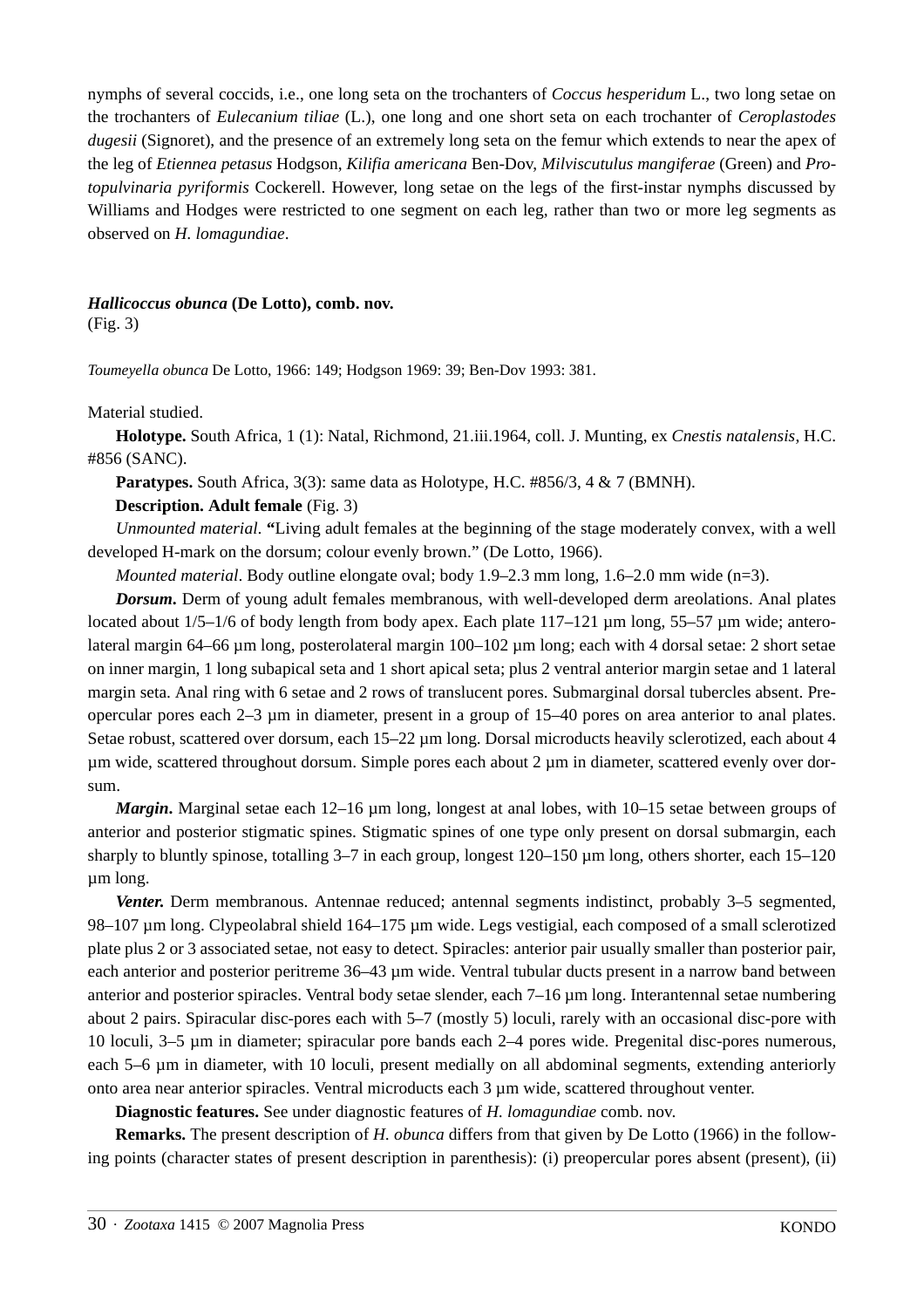absence of legs (legs vestigial), and (iii) slightly larger ranges for some measurements. Perhaps De Lotto did not notice the vestigial legs and the preopercular pores in *H. obunca* because of their small size, each leg being represented by a small sclerotized plate plus 2 or 3 associated setae, and the preopercular pores being only about 0.5–1.0 µm wider than the more abundant dorsal microducts. First-instar nymphs were not available during the present study.

**Distribution of** *H. obunca***:** Afrotropical Region: South Africa. **Host plants.** Connaraceae: *Cnestis natalensis* (Hochst.) Planch. ex Sond.



**FIGURE 3.** *Hallicoccus obunca* (De Lotto), adult female. A, enlargement of dorsal derm; B, stigmatic spines; C, dorsal microduct; D, simple pore; E, dorsal and marginal seta; F, preopercular pores; G, anal plate; H, pregenital disc-pore; I, anal ring (right half); J, metathoracic leg; K, ventral setae; L, ventral microduct; M, ventral tubular duct; N, spiracular disc-pores; O, antenna.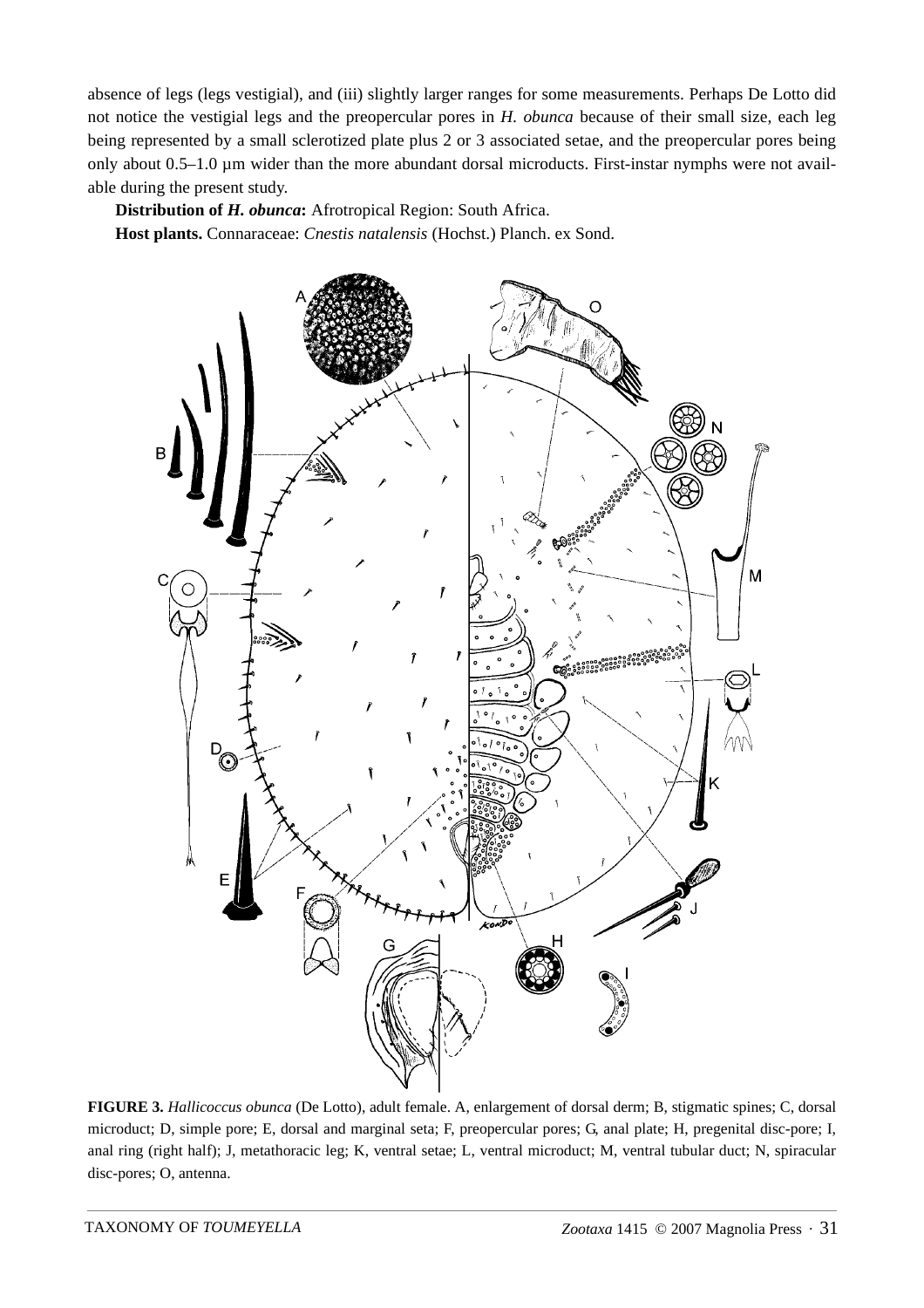#### **Discussion**

The two African species hitherto included in *Toumeyella* (i.e., *H. lomagundiae* and *H. obunca*) have very little in common with the New World genus *Toumeyella*. The adult females of *Hallicoccus* differ from *Toumeyella* mainly in possessing the following features (character states of *Toumeyella* in brackets): (i) female body with an H-shaped ridge on dorsum (without an H-shaped ridge on dorsum), (ii) dorsal and marginal setae subequal in shape (not subequal in shape), (iii) submarginal dorsal tubercles present or absent (always absent), (iv) stigmatic spines numbering  $3-16$  in each group, usually more than 6 (0–3, usually 3), (v) ventral tubular ducts present in a narrow band between anterior and posterior spiracles (usually present around perivulvar area and restricted to abdomen), and (vi) pregenital disc-pores mostly with 10 (mostly with 5) loculi (Williams & Kosztarab, 1972; Kondo & Williams 2003, 2004). Furthermore, the first-instar nymphs of the two genera differ mainly in possessing the following features (character states of *Toumeyella* in brackets): (i) dorsal setae present, about 4 pairs present in 2 parallel rows on head and thorax (dorsal setae present or absent, when present numbering 1 pair on head region), (ii) antennae 6 segmented (5 segmented), and (iii) legs with extremely long setae on trochanters, femora and tibiae (legs without extremely long setae).

#### **Acknowledgements**

I am grateful to Jon Martin (BMNH) and to Ian Millar (SANC) for the loan of specimens used in this study. I thank C.J. Hodgson (National Museum of Wales, Cardiff), Y. Ben-Dov (The Volcani Center, Israel), and an anonymous reviewer for reviewing the manuscript. This research was supported by grant DEB-0118718 from the U.S. National Science Foundation (Partnerships for Enhancing Expertise in Taxonomy program) to P.J. Gullan (University of California, Davis), and in part by the Department of Entomology and Plant Pathology, Auburn University.

#### **References**

- Ben-Dov, Y. (1993) *A Systematic Catalogue of the Soft Scale Insects of the World (Homoptera: Coccoidea: Coccidae) with data on geographical distribution, host plants, biology and economic importance. Flora & Fauna Handbook, No. 9.* Sandhill Crane Press, Gainesville, FL., 536 pp.
- Ben-Dov, Y., Miller, D.R. & Gibson, G.A.P. (2006) ScaleNet: a database of the scale insects of the world. [Online] http:/ /www.sel.barc.usda.gov/scalenet/scalenet.htm.
- De Lotto, G. (1966) A new genus and four new species of Coccidae (Homoptera) from South Africa. *Proceedings of the Linnean Society of London*, 177, 143–149.
- Hall, W.J. (1935) Observations on the Coccidae of southern Rhodesia. VI. *Stylops*, 4, 73–84.
- Heidel, W. & Kohler, G. (1979) *Toumeyella cubensis* sp. n. (Hemiptera: Coccinea Coccidae) eine Schildlaus in kubanischen Zitruskulturen. (In German; summary in English). *Zoologischer Anzeiger*, *Jena*, 202, 132–144.
- Hempel, A. (1929) [Descriptions of new and little known species of aphids (Homoptera, Coccidae), 2nd contribution.] Descripçoes de pulgoes novos e pouco conhecidos (Homoptera, Coccidae) 2a contribuiçao. (In Portuguese). *Archivos do Instituto Biologico*, *São Paulo*, 2, 61–66.
- Hempel, A. (1932) [Descriptions of 22 new species (Hemiptera Homoptera).] Descripção de vinte a duas espécies novas de coccideos (Hemiptera - Homoptera). (In Portuguese). *Revista de Entomologia*, 2, 310–339.

Hodgson, C.J. (1969) Notes on Rhodesian Coccidae (Homoptera: Coccoidea): Part III. *Arnoldia (Rhodesia)*, 4, 1–42.

- Hodgson, C.J. (1994) *The Scale Insect Family Coccidae: an Identification Manual to Genera*. CAB International, Wallingford, Oxon, UK, 639 pp.
- Kondo, T. & Williams, M.L. (2002) [2001] The Myzolecaniinae (Hemiptera: Coccidae): Old World vs. New World. *Bolletino di Zoologia agraria e di Bachicoltura*, *Ser. II*, 33 (3), 125–128.
- Kondo, T. & Williams, M.L. (2003) A new species of *Toumeyella* (Hemiptera: Coccoidea: Coccidae) on *Erythrina* in Mexico. *TIP Revista Especializada en Ciencias Químico-Biológicas*, 6 (1), 11–15.
- Kondo, T. & Williams, M.L. (2004) Redescription of the soft scale insect *Toumeyella sallei* (Signoret), new combination